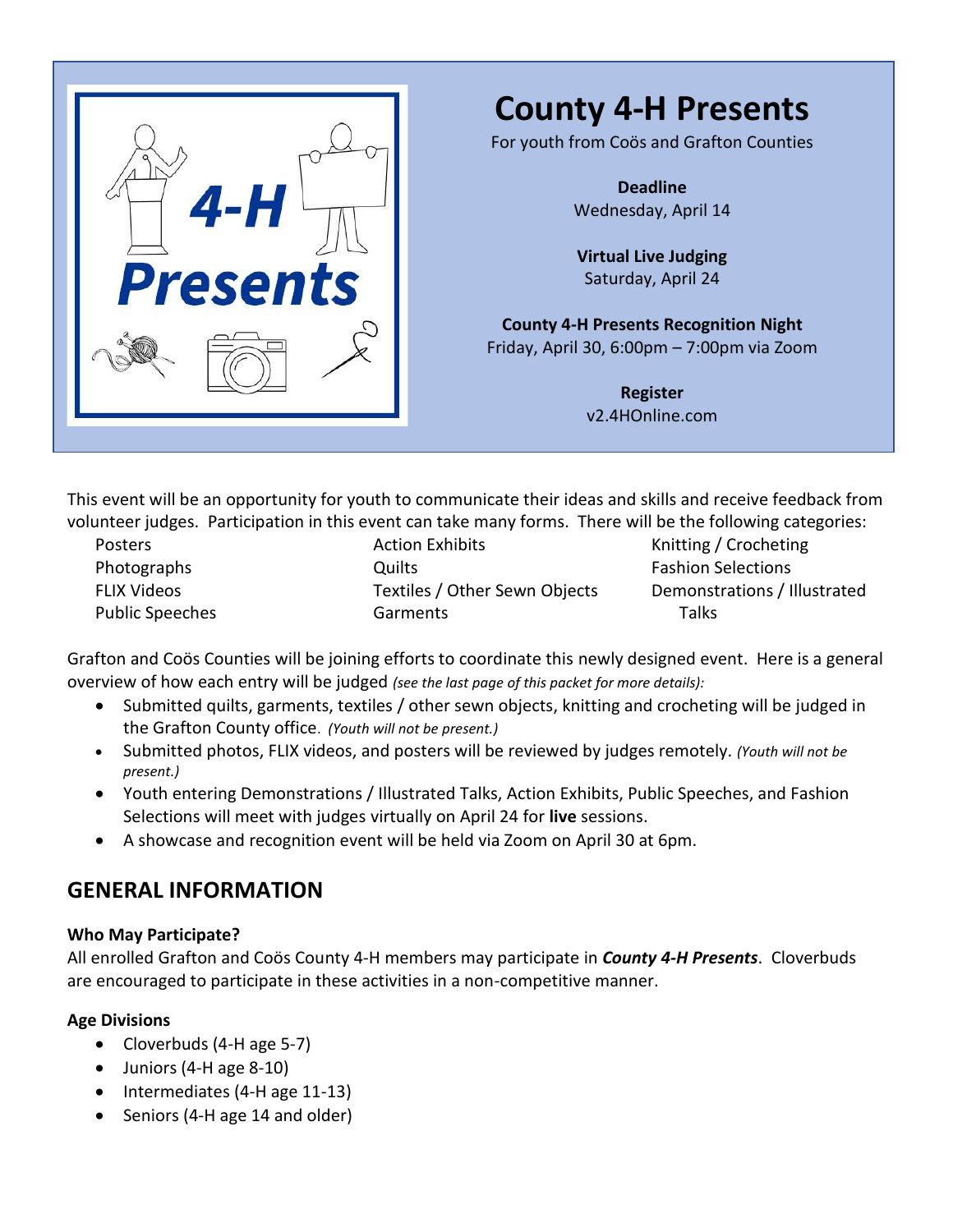### **Changes / Cancelations**

- If there is a last-minute need to cancel, postpone, or alter the live judging or the recognition event, the office staff will make every effort to e-mail participants.
- If participants are not able to participate at the last minute, they should e-mail both [Donna.Lee@unh.edu,](mailto:Donna.Lee@unh.edu) **and** [Christine.whiting@unh.edu](mailto:Christine.whiting@unh.edu)

#### **Dress and Presentation**

• A number of things contribute to the appearance of a speaker including grooming, style and fit of clothing, posture, facial expression, and appearance of confidence. Youth should dress-up for this event, or wear clothing appropriate for the topic they are presenting (i.e., riding attire for a demonstration on an equine dressage class). 4-H clothing is encouraged.

#### **Advancing to States**

- The State 4-H program is planning to host an in-person *4-H Presents!* event in June.
- Each county may send a pre-determined number of qualifying exhibits/presentations to the event. Youth who qualify will be notified about the specifics.

# **PHOTOGRAPHY CONTEST**

- The photography contest is open to all 4-H members.
- Youth may submit up to three (3) entries.
- Photographs must have been taken after May 31, 2020. (Photographs which were previously sent to States cannot be resubmitted.)
- Photos do not need to include the UNH Cooperative Extension logo or the 4-H Clover.

# **DEMONSTRATIONS**

Demonstrations are an opportunity for members to share with others something that they know how to do. 4-H members share their "know how" with judges, and practice using their communication skills in order to prepare them for a variety of life-long experiences.

#### **Individual or Team Demonstrations**

Demonstrations can be done as an individual or a team. Members who choose to work together need to have equal amounts to say and do. Teams can be comprised of up to 3 people. Team exhibits may combine Juniors, Intermediates and Seniors, but these teams will compete at the level of the most advanced participant. Cloverbuds may only be in teams with other Cloverbuds.

#### **Time Guidelines**

- **Cloverbuds**  2 to 7 minutes
- **Juniors** 3 to 8 minutes
- **Intermediates** 4 to 9 minutes
- **Seniors -** 5 to 10 minutes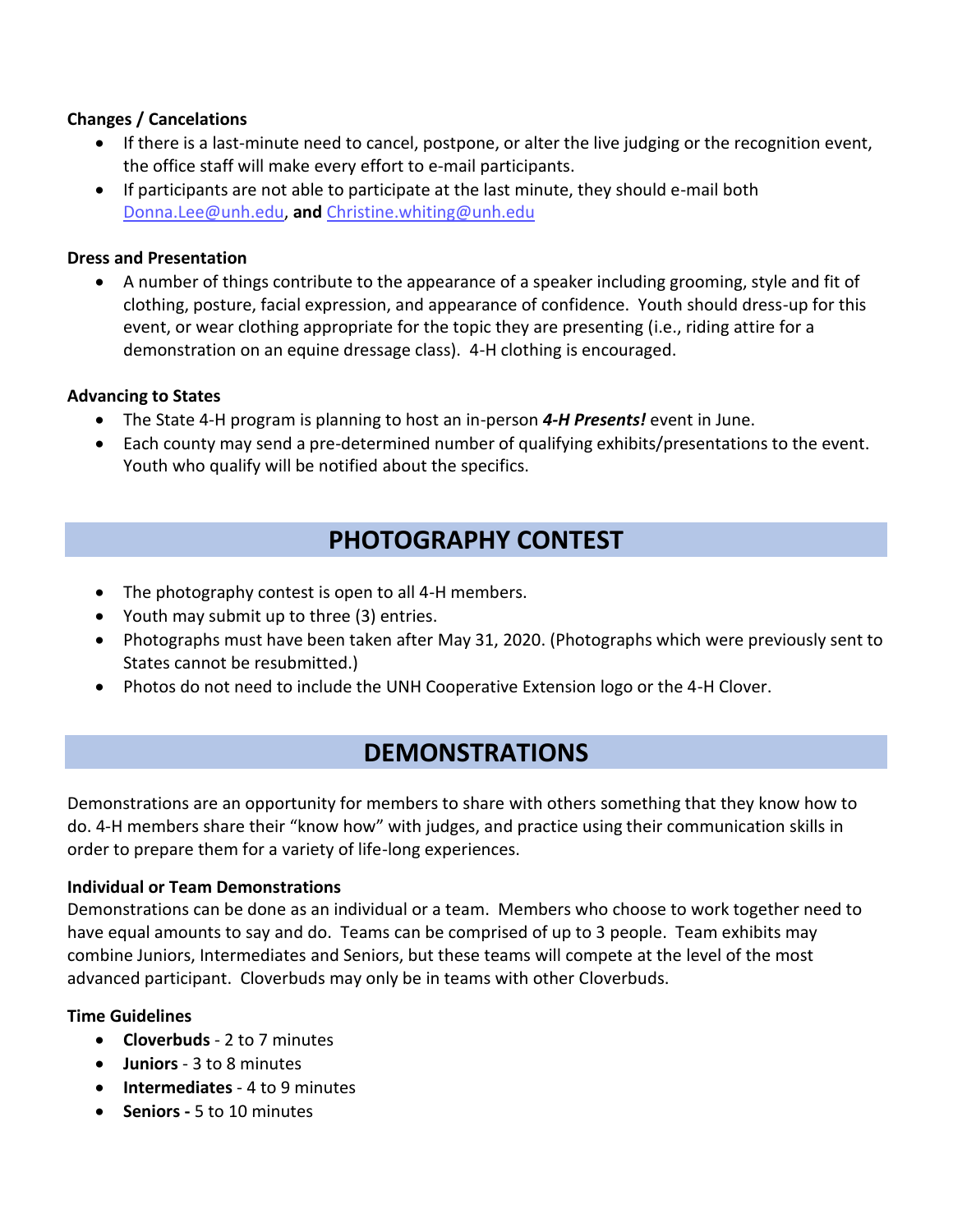#### **Organizing Your Demonstration**

- Demonstrators should acknowledge the source of their information and ideas.
- Posters and visuals are an important part of the demonstration process and add clarity to the presentation. It is permissible to create computer**-**generated posters and visuals. Posters should be readable from a distance of 10 feet.
- Organize all materials needed to perform the demonstration. Example: ingredients, special equipment, tape, or an extension cord. 4-Her's should practice and be comfortable using the materials as part of their demonstration.
- Questions are part of the demonstration process. Members should be prepared to ask for questions and should be ready to answer them. Remember to repeat the question before answering it. ("The question has been asked….")
- Adhere to safety rules, including electrical safety and food safety.
- The 4-H program does not endorse any brand; therefore, no brand name of any kind should be visible. All supplies should be put in generic containers, and labels should be covered. (Example: Cover the brand name label with white construction paper that says, "Dish Soap".)
- All demonstrations must be identified as a 4-H exhibit. Use 4-H flags, 4-H colors, and/or 4-H clovers to do this.

At the *State 4-H Presents* event, horse demonstrations are judged on a separate score sheet and may earn eligibility to move on to additional regional and national events. For more information, to view the horse score sheet, and to discuss the possibilities, please contact Donna Lee or Chris Whiting.

# **POSTER CONTEST**

The poster contest is open to all 4-H members. It is a great way to express an idea using visual creativity and to communicate a visual message.

### **Poster Classifications**

- Promotional
- Educational

### **Poster Themes:**

- 4-H Citizenship
- 4-H Healthy Living
- 4-H Science
- Other (please note, posters in this category are not eligible to move on to the state event)

### **Poster Guidelines**

- Posters must have been created since State 4-H Day last year.
- Youth may submit up to three (3) entries.
- Posters must be made on standard poster board measuring 14" x 22". They may be horizontal or vertical. Posters on non-standard size board will not be accepted. The overall size of the poster cannot exceed 14"x22" and should not have anything hanging off the edge of the board.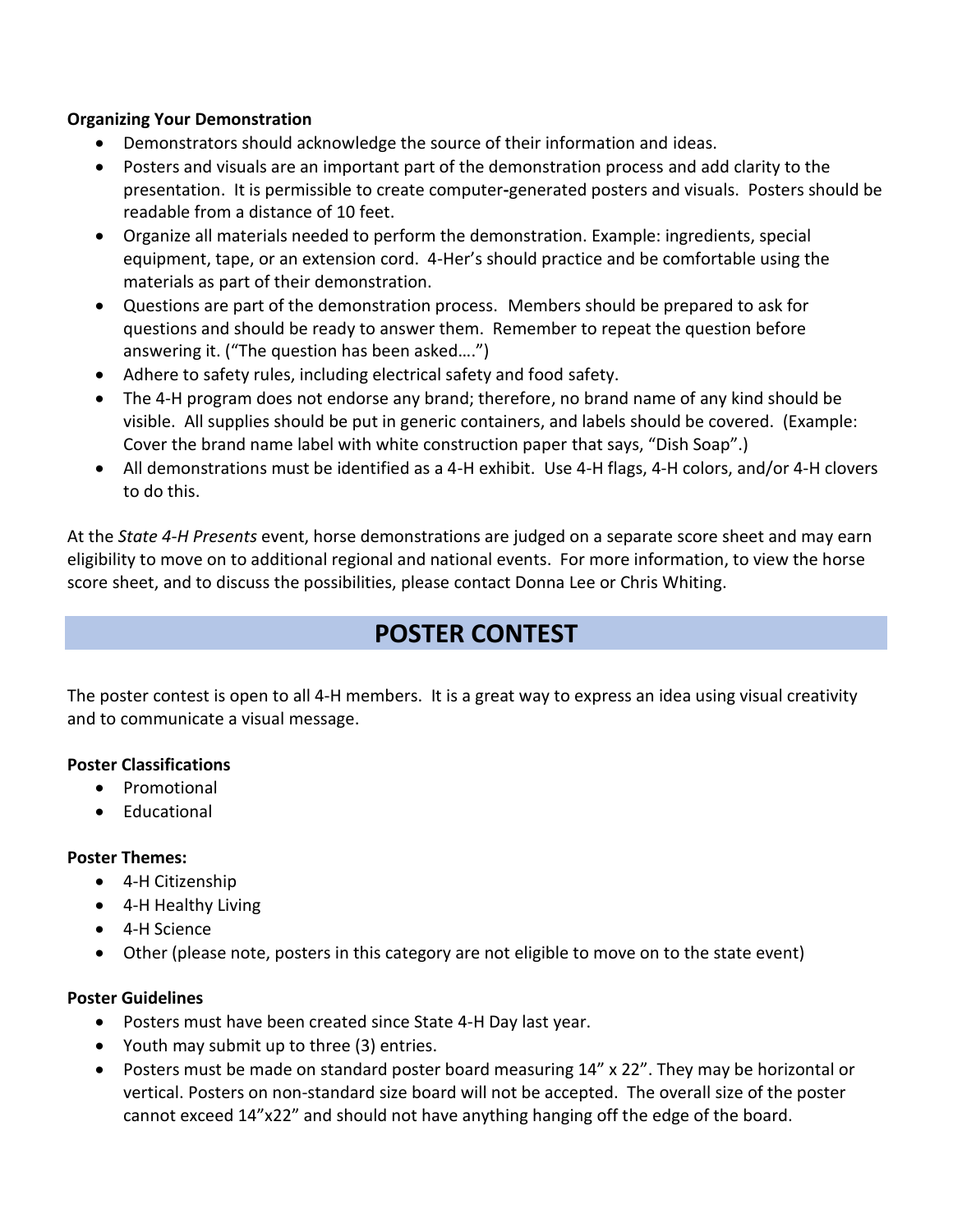- Posters should be uploaded as an image file, cropped to include only the image of the poster.
- Posters may be produced by any medium including watercolor, ink, crayon, acrylic, charcoal, and/or oils. Word processed lettering and computer-generated graphics are acceptable.
- Posters *may* be three dimensional, however, they can be no more than 1/4" high (must be able to lay flat in a pile).
- Poster should be able to be read from 6 feet away and should convey one clear message (not a collage).
- Other than the 4-H Clover, posters *may not* incorporate copyrighted materials like "Snoopy" cartoon characters or trademarked materials such as depictions of items with names like "Elmer's Glue" or "Campbell's Soup".
- If the 4-H Clover is used, it may not be distorted, and no images may be superimposed over it. The statement "18 USC 707" must legibly appear at the right of the base. Any use of the official 4-H Clover (*any* clover with "H's" on the leaves) must be used in accordance with the rules governing the emblem. Official 4-H graphic "rules governing the emblem" may be found on-line.

# **NH 4-H FLIX VIDEO CONTEST**

*(Adapted from North Dakota State University Extension)*

Videos can include contestant's choice of music (royalty/copyright free) and video production techniques, including but not limited to video footage, still photography, computer animation, stop motion animation, etc. Entries will be judged on creativity, flow of the video, and technical performance.

### **Contest Rules**

- Entries are due to the Extension Office no later than 1:00pm on April 14, 2021.
- Videos must be 3-5 minutes in length, including the credits.
- Teams can be comprised of up to 3 members. Teams will compete in the division of their oldest member. **Cloverbuds may only participate in teams with other 5 to 7-year-olds.**
- The video must have credits showing who participated in the creation of the video and what their roles were. The credits also must include the title of the video and any participants.
- Others who are not taking part in the contest may appear in the video, however, all editing and production of the video must be done by the contestants.
- All music, video, images and computer animations used must be 4-H appropriate. Contestants should seek guidance from their 4-H leaders or the Extension Office if they need help determining if content is 4-H appropriate.
- Video must comply with copyright laws and 4-H emblem must be used appropriately.
- **Media releases must be submitted with the video for everyone appearing in the video.**
- Videos must be submitted on a flash drive by the registration deadline and must be labeled with the contestant's names, ages, and county. Windows compatible programming requested, such as Movie Maker.
- Parents, 4-H leaders and others are encouraged to inspire, guide and help with developing ideas for the video; however, the video entry must be the work of the 4-H member or team.

### **Definition of 4-H Appropriate**

An entry in the NH 4-H Flix contest will be considered 4-H Appropriate if it meets the following guidelines: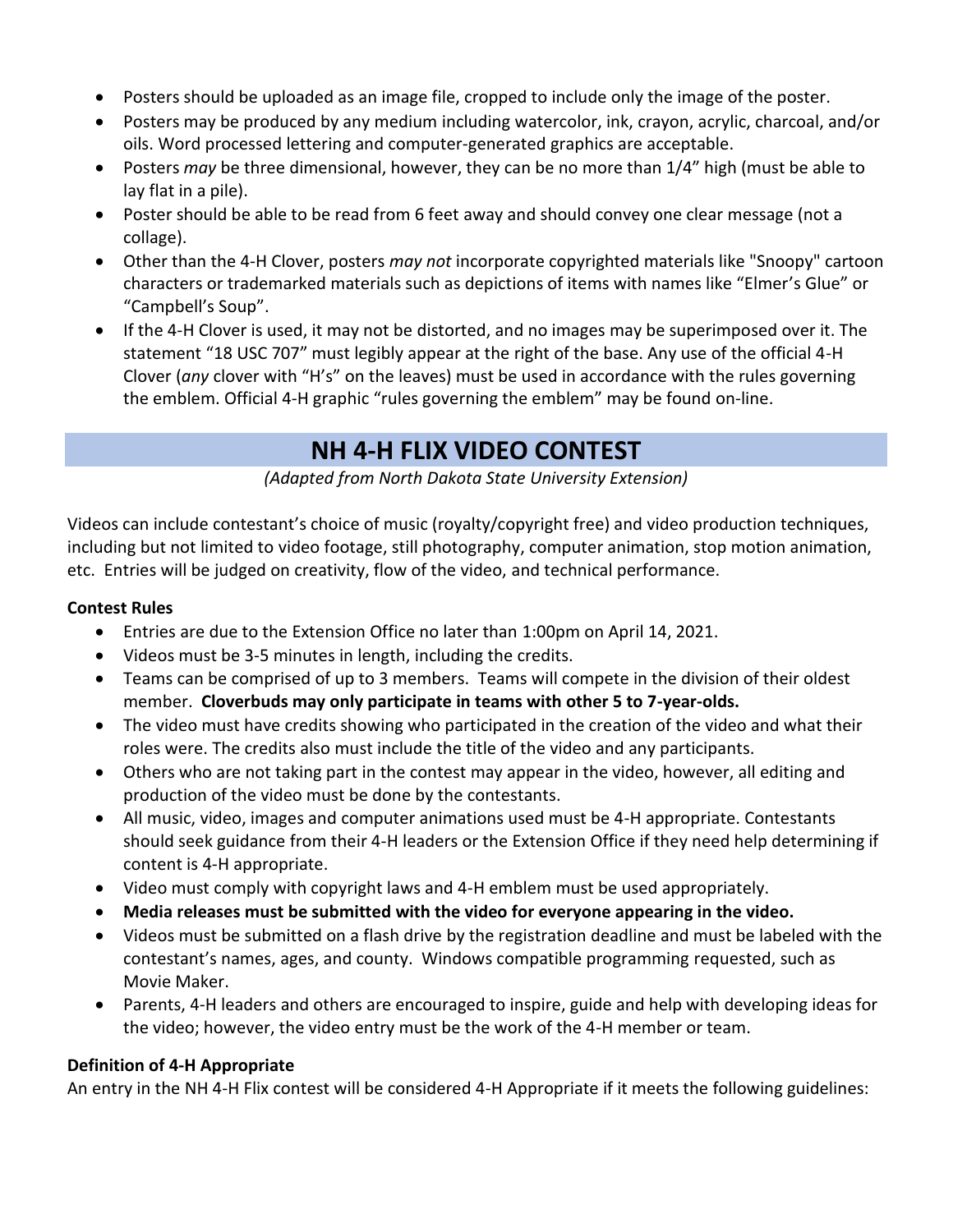- Does not represent violence or criminal behavior
- Does not represent or contain mistreatment of animals
- Does not contain swearing or vulgarity
- Is respectful to the community, actors and viewers

**Use of inappropriate music, video, images or computer animation will disqualify the entry immediately and the contestants will not receive a score.**

## **PUBLIC SPEAKING CONTEST**

Public Speaking is open to all currently enrolled 4-H members. 4-H public speaking gives youth a jump-start on talking in front of other people. It is an opportunity for members to learn skills needed for effective communication both verbal and written. Speeches must be original and must have not been used in other speaking contests. Topics may be on any subject. However, speech content and main idea must be 4-H appropriate.

### **Length of Speech**

The general rule of thumb is:

- Cloverbuds 1-2 minutes
- Juniors 1-3 minutes
- Intermediates 5-8 minutes
- Seniors 7-10 minutes

To begin your speech, introduce yourself by name, 4-H club, and speech title/topic. At the conclusion of the speech, contestants should cite their major references; (this is not considered part of the allotted time). In addition, question and answer time is not counted as part of the length of the speech. Contestants are encouraged to repeat the question then answer it.

#### **Dress**

Points for inappropriate attire will be deducted from the scorecard. Improper attire will be determined at the discretion of the judges. Business attire or dress appropriate to the speech is acceptable.

#### **Use of Note Cards & Visuals**

**No props or visual aids should be used when presenting a formal speech**. Notes or note cards may be used, however, they should not distract from the presentation. (Be sure to number your cards.)

#### **Horse Topics**

At the *State 4-H Presents* event, horse-themed speeches are judged on a unique score sheet and may earn eligibility to move onto additional regional and national events. For more information, to view the horse score sheet, and to discuss the possibilities, please contact Donna Lee or Chris Whiting.

# **ACTION EXHIBITS**

The Action Exhibit category is open to all currently enrolled 4-H members and Cloverbuds. This event strengthens communication skills, builds confidence, and encourages members to work together.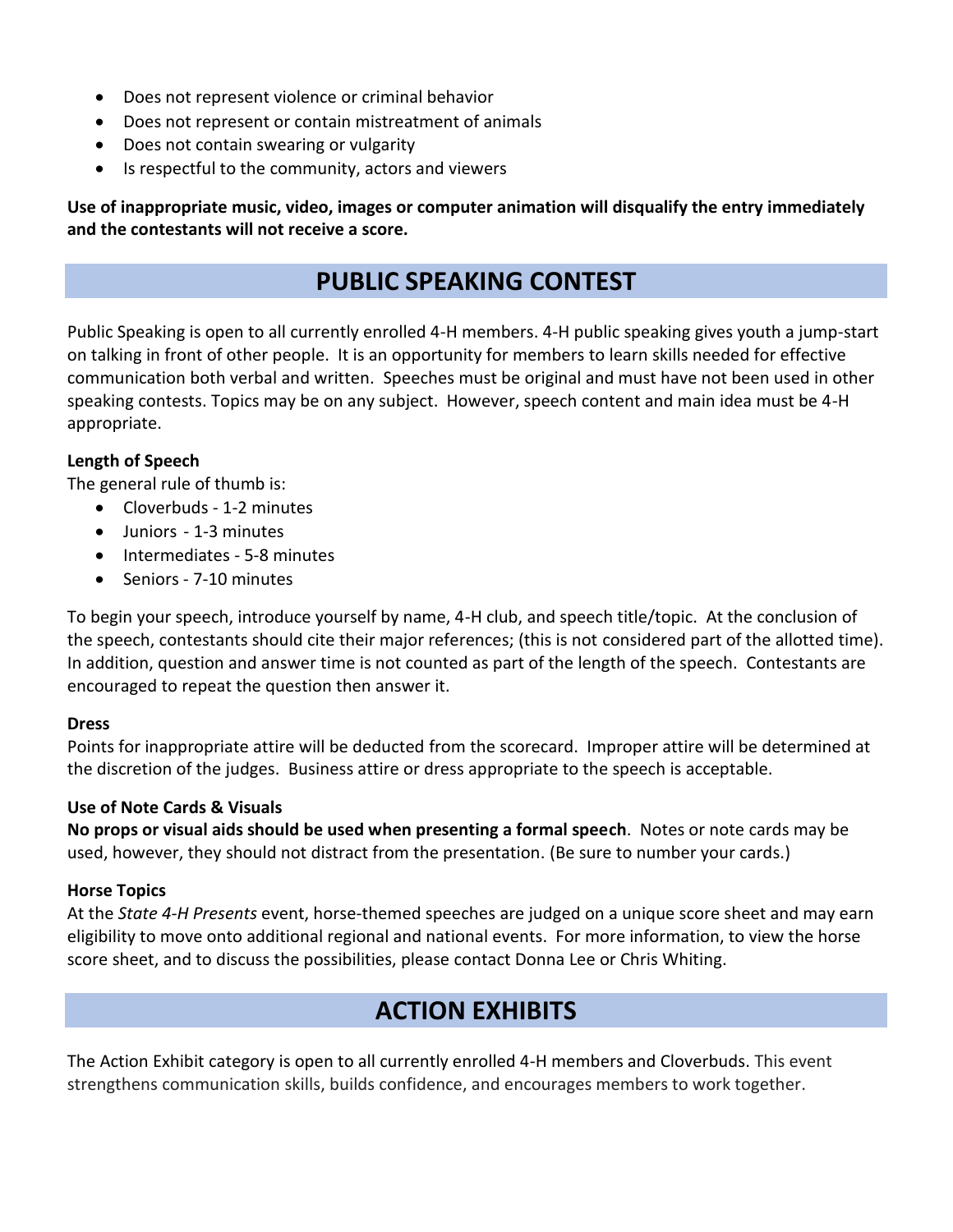An action exhibit features one to three 4-H'ers showing a process by making or doing something. The audience is involved throughout the exhibit by asking questions or joining in on the process. Action exhibits are different from demonstrations in that constant talking is not necessary, more people are involved, and more time is allowed to complete the process. **Continuous Action** is the key phrase here!

### **Categories / Subject Areas**

• It is important to select a category/topic which is appropriate for age and experience levels. Exhibits should be based on 4-H project work, such as gardening, animal science, cooking, sewing, technology, citizenship, community service, etc.

### **Teams**

• Teams can be comprised of up to 3 members. Teams will compete in the division of their oldest member. Cloverbuds may only be in teams with other Cloverbuds.

### **Guidelines**

- Choose a topic that you are comfortable with and one that shows CONTINUOUS ACTION. Be sure that you find it fun, and that it can be educational to share with others. Determine the exhibit's goal. (To teach something to others? Show the audience how to do something? Promote something?)
- Decide on a catchy title and use posters/visuals to catch attention. Titles should be short, have one idea and tell the most important point –BE CREATIVE! Posters and other visuals add to the exhibit and help the audience understand the process. It is permissible to create computer generated posters and visuals. Visuals should be made to be displayed on the top of the table. Title posters should be visible from 10 –15 feet away. Title posters should include the 4-H'ers name, age, club name, and should identify the project as a 4-H exhibit and its connection to UNH Cooperative Extension. Use 4-H flags, 4-H colors, and 4-H emblems to do this.
- Have enough supplies on hand to do your Action Exhibit several times with audience participation, if qualifying to move on to the State event.
- Organize all materials needed to perform the action exhibit. Be sure you are comfortable using the materials and tools without adult assistance. Practicing will help to prepare you for the big day!
- Adhere to all safety rules, paying particular attention to electrical safety and food safety!
- Questions are part of the action exhibit process. Members should be prepared to ask the audience if they have any questions and be ready to answer them.
- The 4-H program does not endorse any brand; therefore, **no brand name of any kind should be visible**. All supplies should be put in generic containers, and labels should be covered. (Example: Attach a plain white piece of paper, labeled "ketchup" over the Heinz label.)

# **FASHION SELECTIONS**

Participants will shop for, select, and purchase one or more garments, then combine them with accessories or other garments from their current wardrobe to create a coordinated outfit. Only one entry can be entered in the 4-H Fashion Selections program and your purchase must have been done in the past year.

Check out various stores to see how good a shopper you can be and find value for your money. The maximum amount that can be spent for garment(s) purchased for this program is \$50. Garments can be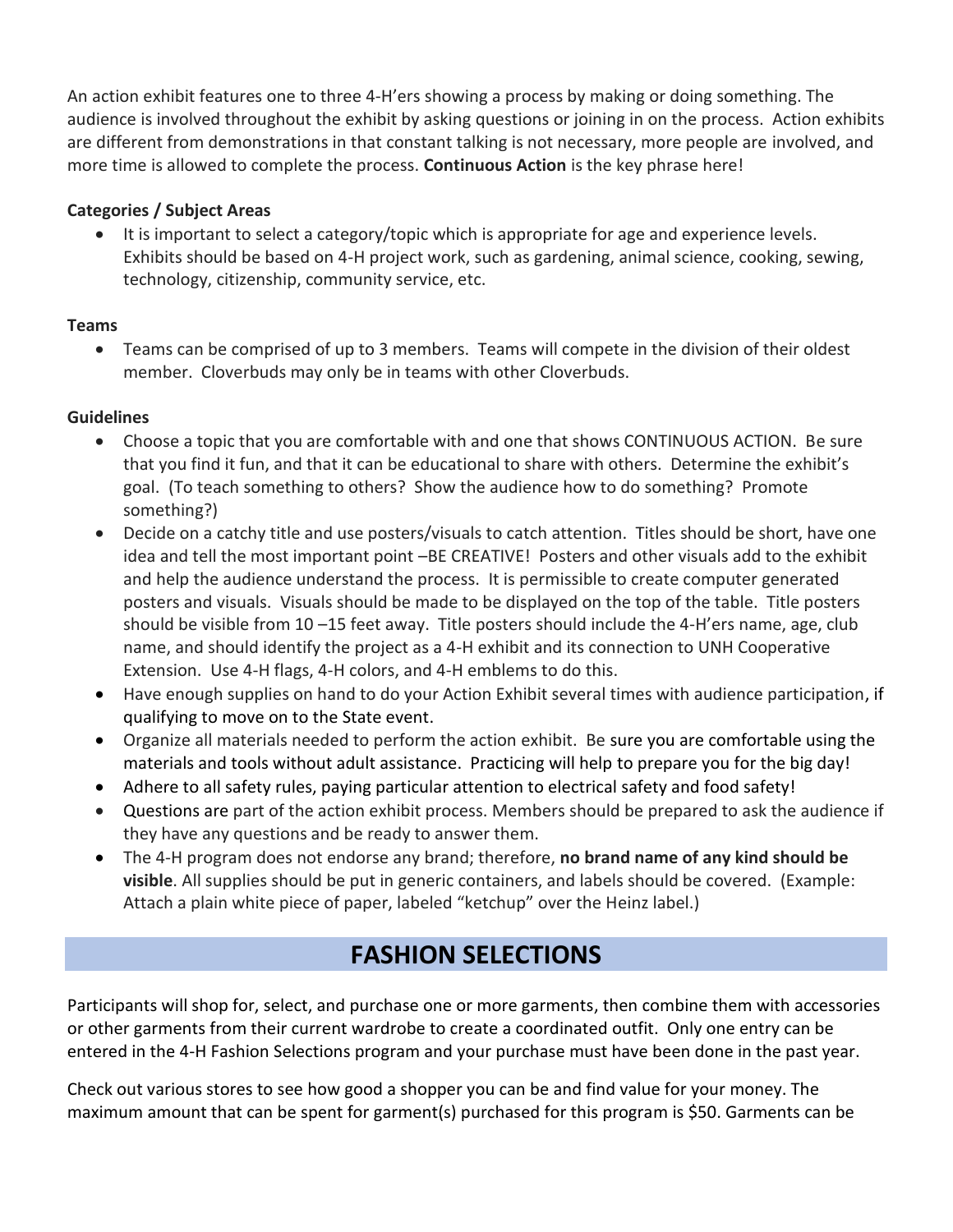purchased from specialty stores, department stores, discount stores, factory outlets, thrift stores, consignment stores, mail order or through the internet. Compare prices, garment features, fabrics, colors and consumer services. Garment makeovers can also be showcased in the program as long as the date of purchase was within a year and garment price didn't exceed the \$50 limit.

Evaluation will be done by a judge or panel that will interview you. You will also model your outfit and be evaluated on fit, appearance, modeling, poise, communication skills, and appropriateness of accessories.

### **CATEGORIES**

- Best Bargains for under \$25
- Special Occasions
- Career Fashions
- School
- Interview Outfits
- Makeovers
- Sports/Leisure Activities (no team sport uniforms)

# **GARMENTS, TEXTILES, KNITTED and CROCHETED ITEMS, QUILTS**

This category is open to all currently enrolled 4-H members and Cloverbuds. It provides youth an opportunity to receive written feedback from judges on their sewn, knitted and crocheted items. Photos of entries will be displayed as part of a slideshow during the Recognition Night.

- All items need to be dropped off or mailed to the UNH Cooperative Extension Grafton County Office, 3855 Dartmouth College Highway, Suite 5, North Haverhill, NH 03774 for judging. Staff will be available to receive items at the office on Tuesday, April 13 from 2pm to 4pm and Wednesday, April 14 from Noon to 2pm. **If you are unable to drop items during this time, please mail items in advance of the April 14 deadline; no items will be accepted after this date.**
- Remember to include your pattern directions, if applicable. Please be sure your name is on the directions. (Pattern pieces are not needed.)
- Entries should be clean and pressed for judging and should demonstrate your finest workmanship.
- Garments:
	- $\circ$  A pajama top and a pajama bottom are considered two separate entries and will be judged separately.
	- o The top placing individuals with garments in each age division will earn the honor of representing the county at the state event which will take place at the Makers' Expo.
- Quilts:
	- o Items with quilted areas larger than 24" square are entered as quilts, including: quilts, quilted wall hangings, and quillows.
	- o Quilt finishing styles include: Tied, Hand Quilted, Machine Quilting on a Domestic Machine, Free Hand on a Long Arm, Computer guided on a Long Arm.
	- o Quilt work should be done by the exhibitor. Adults may assist in the design and construction through demonstration only.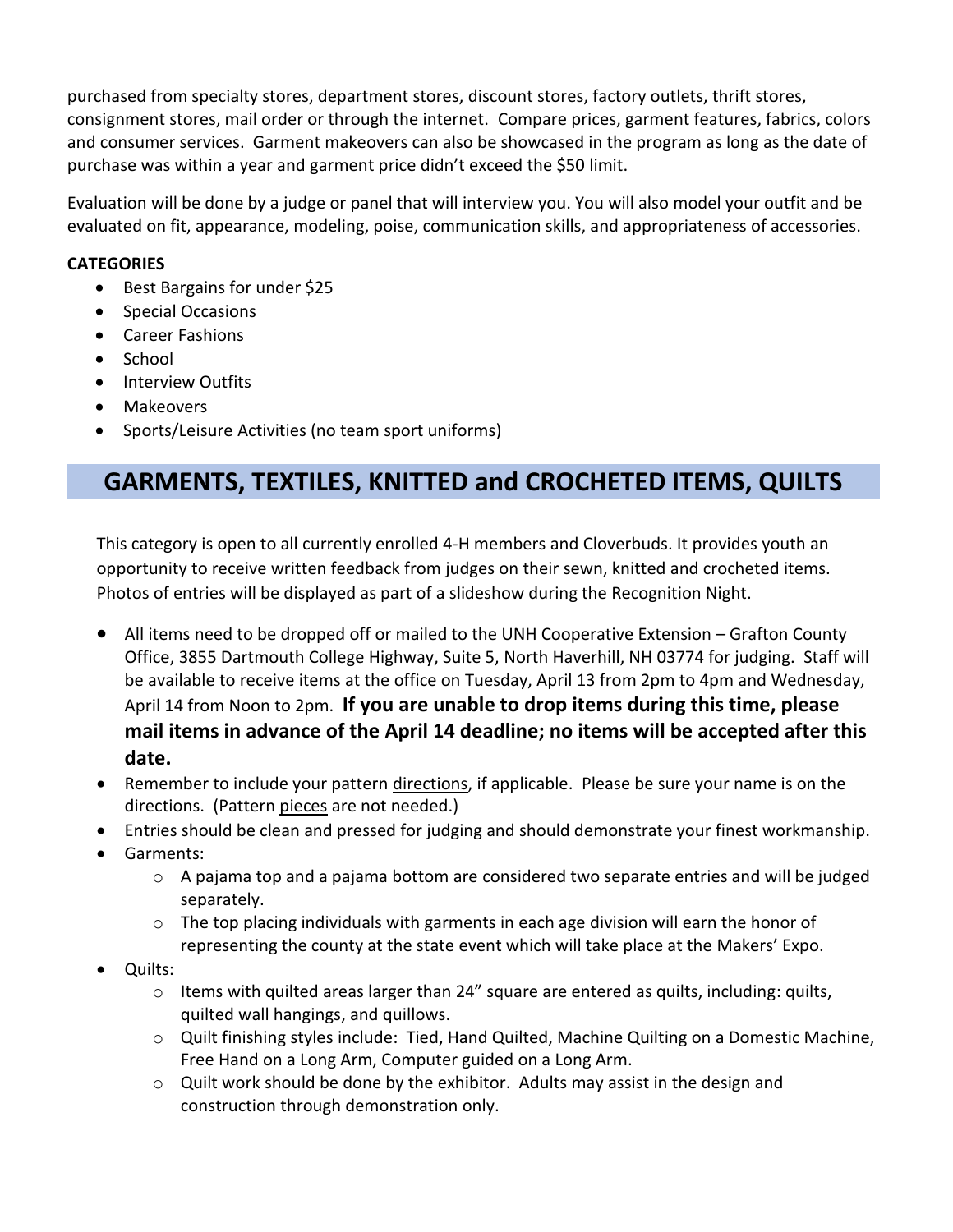- o No pre-cut **kits** allowed.
- o **Label your quilt** and carrying container. Quilts are to be labeled with the following information: Quilt maker's name, Name of quilt pattern, Date completed, Professional quilter's name (if applicable). Points will be deducted if no label is included.
- Textiles / Other Sewn Objects:
	- o Textile entries are machine or hand sewn and can include pillows, accessories, pocketbooks, backpacks, toys, aprons, quilted shams, pillowcases, items with quilted areas less than 24" square, etc.
- Knitted / Crocheted Items:
	- o Knitted and crocheted entries can include garments, afghans, scarves, mittens, hats, dish towels, toys, etc.